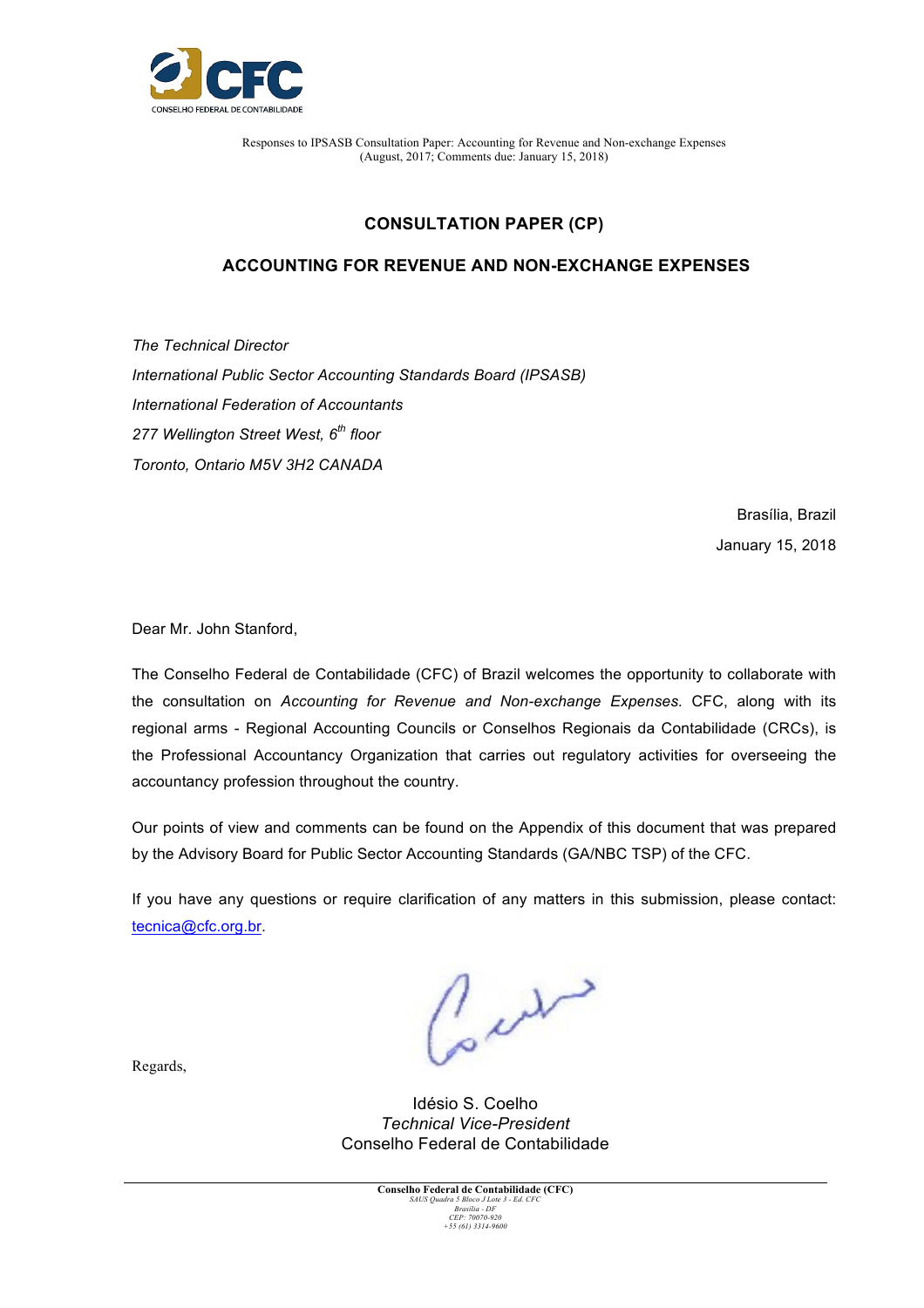

# **APPENDIX**

# **1. Context and General Comments**

The Brazilian Federation is composed by central, 26 states, one federal district and more than 5,500 city governments. These levels of governments are responsible for formulating, implementing and evaluating public policies in cooperative and/or competitive arrangements. The discussion about revenue recognition is important for understanding how the autonomous levels of governments interact in the conduction of public policies across the country.

The state and local governments usually are responsible for implementing public policies, but the resources derived from tax-raising competences are not sufficient to fund the entire activities and/or projects which are expected to produce the necessary services/products for the public policies implementation.

Therefore, the intergovernmental grants are essential to bridge the gap in the state and local governments between tax-raising competences and expenditure responsibilities. In our jurisdiction, the grants are divided into two major categories: compulsory and voluntary. The compulsory grants have not performance obligations or stipulations. In the other hand, the voluntary grants are based on contractual arrangements with stipulations.

In this document, we present the contributions for the consultation paper based on a practical approach applicable to our jurisdiction. In general, we believe that the IPSASB propositions are appropriated; however, the definition of conditions and performance obligations needs to be further more explained in the approaches proposed by IPSASB.

In the next section, we present our comments and answers on the preliminary views and specific matters for comment of the consultation paper on an international level.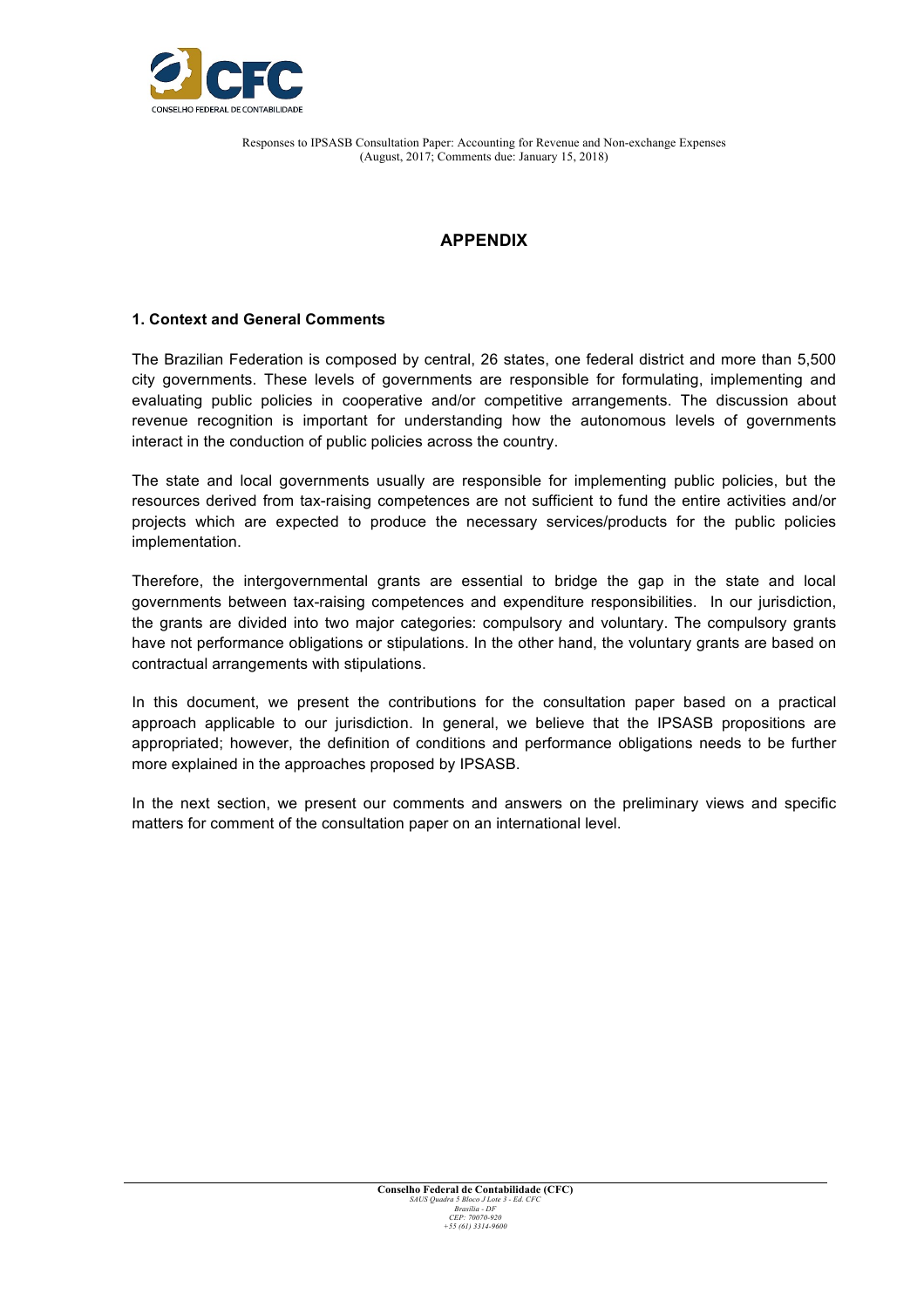

# **2. Responses to the Specific Matters for Comment and Preliminary Views**

#### **Preliminary View 1 (following paragraph 3.8)**

The IPSASB considers that it is appropriate to replace IPSAS 9, Revenue from Exchange Transactions, and IPSAS 11, Construction Contracts with an IPSAS primarily based on IFRS 15, Revenue from Contracts with Customers. Such an IPSAS will address Category C transactions that: Involve the delivery of promised goods or services to customers as defined in IFRS 15; and Arise from a contract (or equivalent binding arrangement) with a customer which establishes performance obligations.

Do you agree with the IPSASB's Preliminary View 1? If not, please give your reasons

IPSASB aims to make IPSAS more direct and objective, replacing IPSAS 9 and 11 by a new one based on IFRS 15 for category C transactions. GA/CFC agrees with PV1.

## **Preliminary View 2 (following paragraph 3.9)**

Because Category A revenue transactions do not contain any performance obligations or stipulations, the IPSASB considers that these transactions will need to be addressed in an updated IPSAS 23. Do you agree with the IPSASB's Preliminary View 2? If not, please give your reasons.

Besides taxes, some transfers fall into category A revenue transactions (no performance obligations or stipulations). It is important to adjust IPSAS 23 in order to provide guidance to differentiate transfers that fall into category A from those that fall into category B. In our jurisdiction, mandatory transfers are in the context of category A transactions. On the other hand, voluntary transfers are mostly conditioned to the execution of a specific task, therefore falling into category B. GA/CFC agrees with PV2.

## **Specific Matter for Comment 1 (following paragraph 3.10)**

Please provide details of the issues that you have encountered in applying IPSAS 23, together with an indication of the additional guidance you believe is needed in an updated IPSAS 23 for: Social contributions; and/or

Taxes with long collection periods.

If you believe that there are further areas where the IPSASB should consider providing additional guidance in an updated IPSAS 23, please identify these and provide details of the issues that you have encountered, together with an indication of the additional guidance you believe is needed.

In fact, it is possible that in some jurisdictions certain transfers (or even contributions) may be deferred for a longer period than the financial year, in which case some guidance regarding revenue recognition may become necessary. However, we have not identified any issues within our jurisdiction. One important issue to address while updating IPSAS 23 is to provide more guidance in accounting for expenses paid through the tax system and tax expenditures.

**Preliminary View 3 (following paragraph 4.64)** The IPSASB considers that Category B transactions should be accounted for using the Public Sector Performance Obligation Approach. Do you agree with the IPSASB's Preliminary View 3? If not, please give your reasons.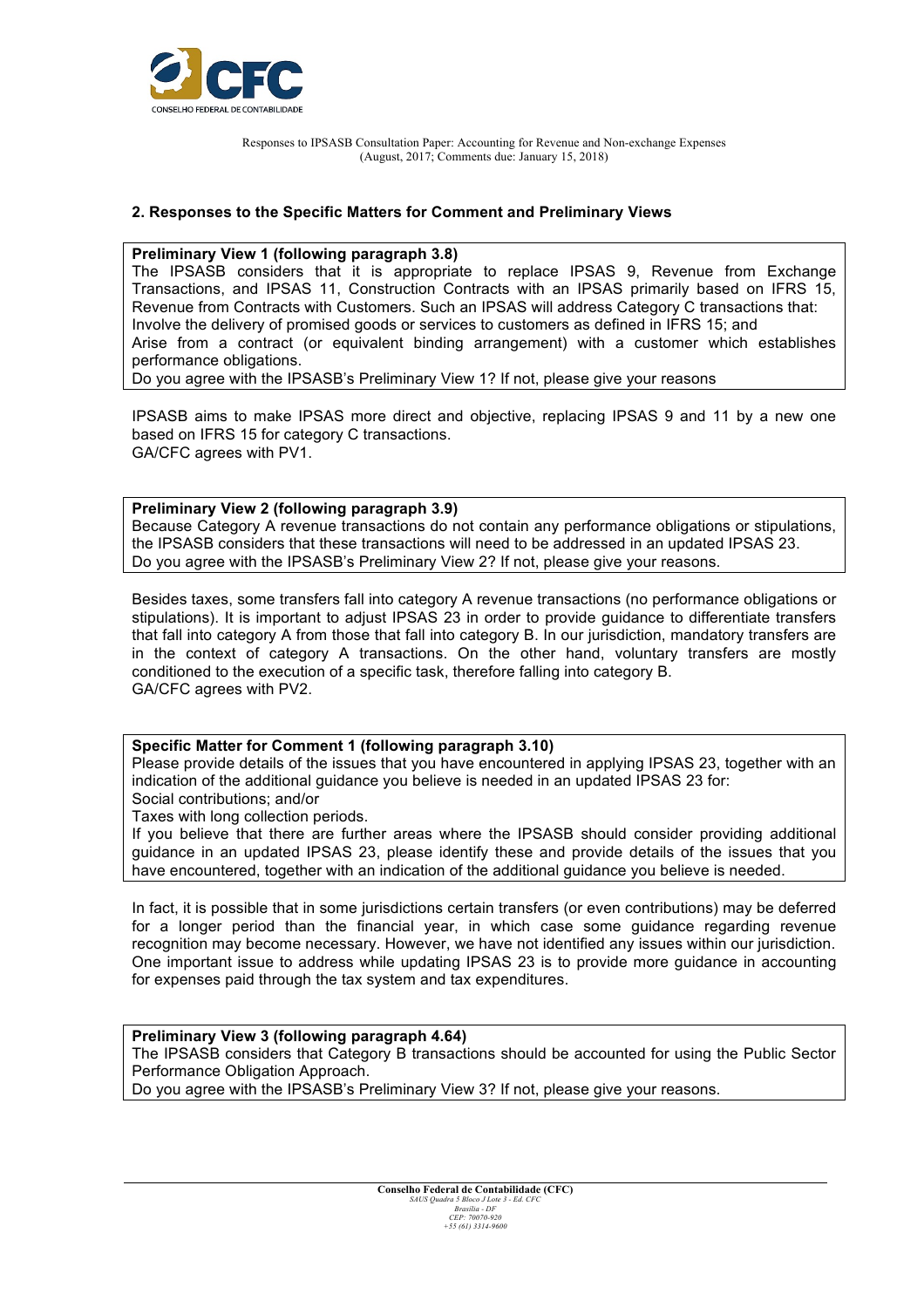

Responses to IPSASB Consultation Paper: Accounting for Revenue and Non-exchange Expenses

(August, 2017; Comments due: January 15, 2018)

GA/CFC agrees with PV3. However, IPSASB should provide more guidance in cases in which there are not three parties involved, but that can fall within PSPOA, e.g., taxes collected that are tied to a specific use, such as public lighting.

#### **Specific Matter for Comment 2 (following paragraph 4.64)**

The IPSASB has proposed broadening the requirements in the IFRS 15 five-step approach to facilitate applying a performance obligation approach to Category B transactions for the public sector. These five steps are as follows:

Step 1 – Identify the binding arrangement (paragraphs 4.29 - 4.35);

Step 2 – Identify the performance obligation (paragraphs 4.36 - 4.46);

Step 3 – Determine the consideration (paragraphs 4.47 – 4.50);

Step 4 – Allocate the consideration (paragraphs 4.51 – 4.54); and

Step 5 – Recognize revenue (paragraphs 4.55 – 4.58).

Do you agree with the proposals on how each of the IFRS 15 five-steps could be broadened? If not, please explain your reasons.

GA/CFC agrees with SMC2, broadening the requirements in the IFRS 15 five-step approach. Just as presented, part of the terminology used in IFRS 15, for example, must be adjusted to the public sector needs. Some arrangements that fall within PSPOA, for example, are not formalized in "contracts", but in binding arrangements. "Transaction price" is also not a common term in part of public sector transactions. In these two cases, we also agree with the terms "binding arrangement" and "consideration".

## **Specific Matter for Comment 3 (following paragraph 4.64)**

If the IPSASB were to implement Approach 1 and update IPSAS 23 for Category B transactions, which option do you favor for modifying IPSAS 23 for transactions with time requirements (but no other stipulations):

Option (b) – Require enhanced display/disclosure;

Option (c) – Classify time requirements as a condition;

Option (d) – Classify transfers with time requirements as other obligations; or

Option (e) – Recognize transfers with time requirements in net assets/equity and recycle through the statement of financial performance.

Please explain your reasons.

The suggested approaches (approaches 1 & 2) for updating IPSAS 23 with respect to category B transactions can be seen in chapter 4 and are as follows:

Approach #1: exchange/non-exchange;

Approach #2: PSPOA approach broadening the original requirements of IFRS 15 to meet public sector needs.

From what we understood from the Consultation Paper, approach #2 seems more appropriate for public sector needs. However, if IPSASB chooses to implement Approach #1 to handle transactions with time requirements, it is reasonable to improve these transactions' disclosure, as well as to recognize them as other obligations (options (b), (c) and (d) combined) until time requirements are met. It is understood that, precisely because of time requirements, in the moment of cash inflows such transactions do not meet the requirements for revenue recognition. In this way, revenue recognition would occur over time (c), concomitantly with a liability reduction (d). Thus, being relevant to the entity and having the potential to influence the users of the accounting information, it is important to increase the disclosure of such transactions (b). It is also understood that option (d), "other obligations", meets the Conceptual Framework guidelines.

## **Specific Matter for Comment 4 (following paragraph 4.64)**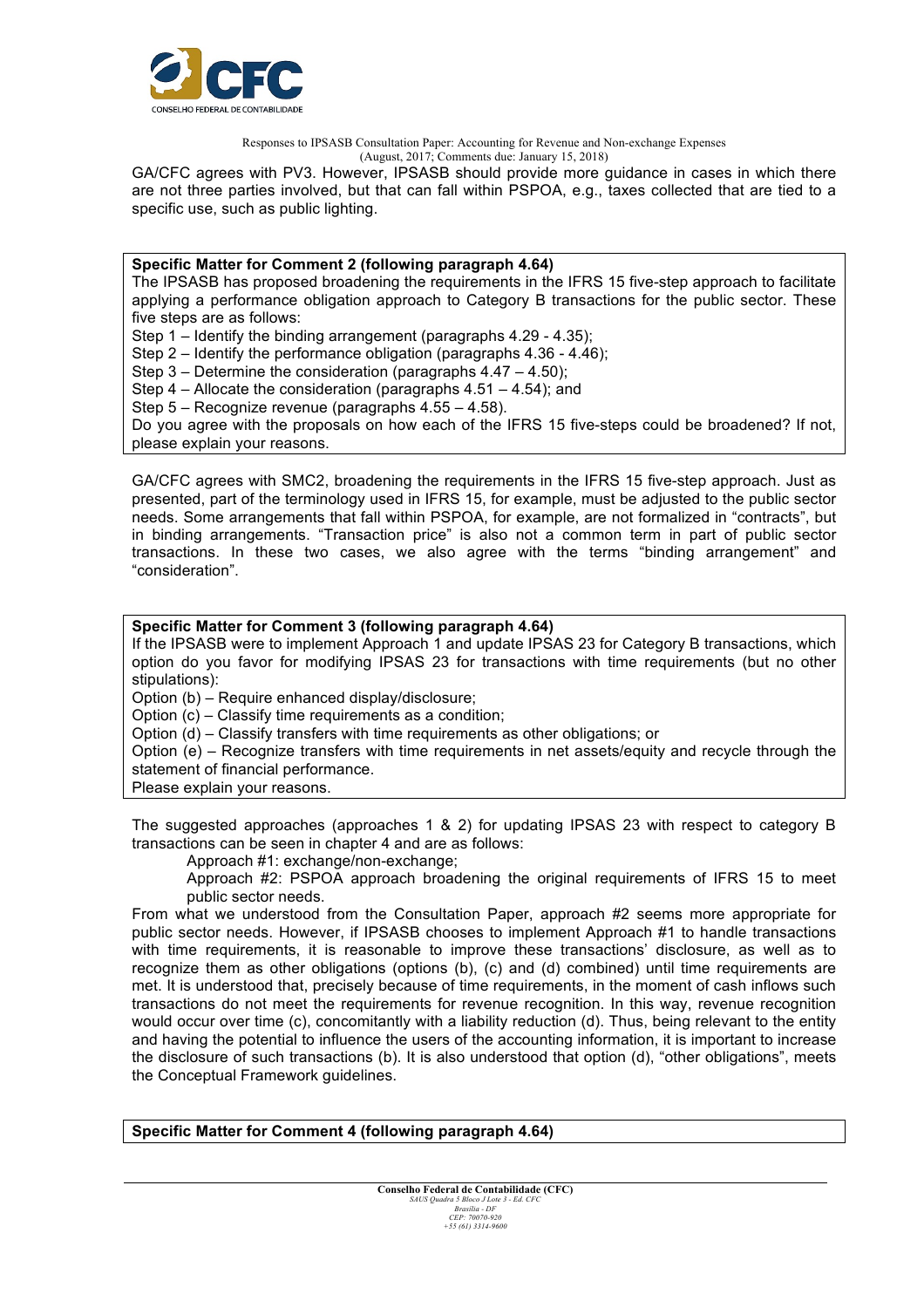

Do you consider that the option that you have identified in SMC 3 should be used in combination with Approach 1 Option (a) – Provide additional guidance on making the exchange/non-exchange distinction? (a) Yes  $(b)$  No Please explain your reasons.

As stated by the IPSASB itself, distinction between exchange/non-exchange revenue transactions will always be bound to some degree of subjective perspective, requiring professional judgment. In this sense, it may be risky to provide additional guidance to practitioners, which could make the standard more confusing to be applied. Furthermore, is it relevant to separate revenue transactions as exchange/non-exchange? It may be more interesting to separate them between "usual/non-usual" public sector revenue, or something similar.

In any case, keeping the exchange/non-exchange approach, it may be important to provide additional guidance as regards to time requirements, but only if it is easy to be applied. GA/CFC: (b) Yes.

**Preliminary View 4 (following paragraph 5.5)** The IPSASB considers that accounting for capital grants should be explicitly addressed within IPSAS. Do you agree with the IPSASB's Preliminary View 4? If not please give your reasons.

The definition of capital transfers presented in the Consultation Paper is very close to that used in our jurisdiction. Thus, capital transfers would not characterize revenue until they were effectively applied, that is until a condition is met. GA/CFC agrees with PV4.

## **Specific Matter for Comment 5 (following paragraph 5.5)**

(a) Has the IPSASB identified the main issues with capital grants?

If you think that there are other issues with capital grants, please identify them.

(b) Do you have any proposals for accounting for capital grants that the IPSASB should consider? Please explain your issues and proposals.

One issue that deserves to be better discussed, and which is not limited to capital transfers, but to any transactions with performance obligations, concerns the issue of accountability between grantor and receiver. From what was discussed in this CP, the understanding goes to the recognition of the revenue concomitantly with the fulfillment of the performance obligation. However, until recently in our jurisdiction, the grantor would hold an asset until receiving an invoice from the receiver. Thus, the grantor's asset would mirror the receiver's liability, and this asset would only be derecognized if the invoice was considered satisfactory or the resource was returned. With the PSPOA, this understanding would be no longer valid. Thus, additional guidance as regards as the relations between grantor and receiver, particularly on accountability issues, would be necessary.

## **Specific Matter for Comment 6 (following paragraph 5.9)**

Do you consider that the IPSASB should:

(a) Retain the existing requirements for services in- kind, which permit, but do not require recognition of services in-kind; or

(b) Modify requirements to require services in-kind that meet the definition of an asset to be recognised in the financial statements provided that they can be measured in a way that achieves the qualitative characteristics and takes account of the constraints on information; or (c) An alternative approach.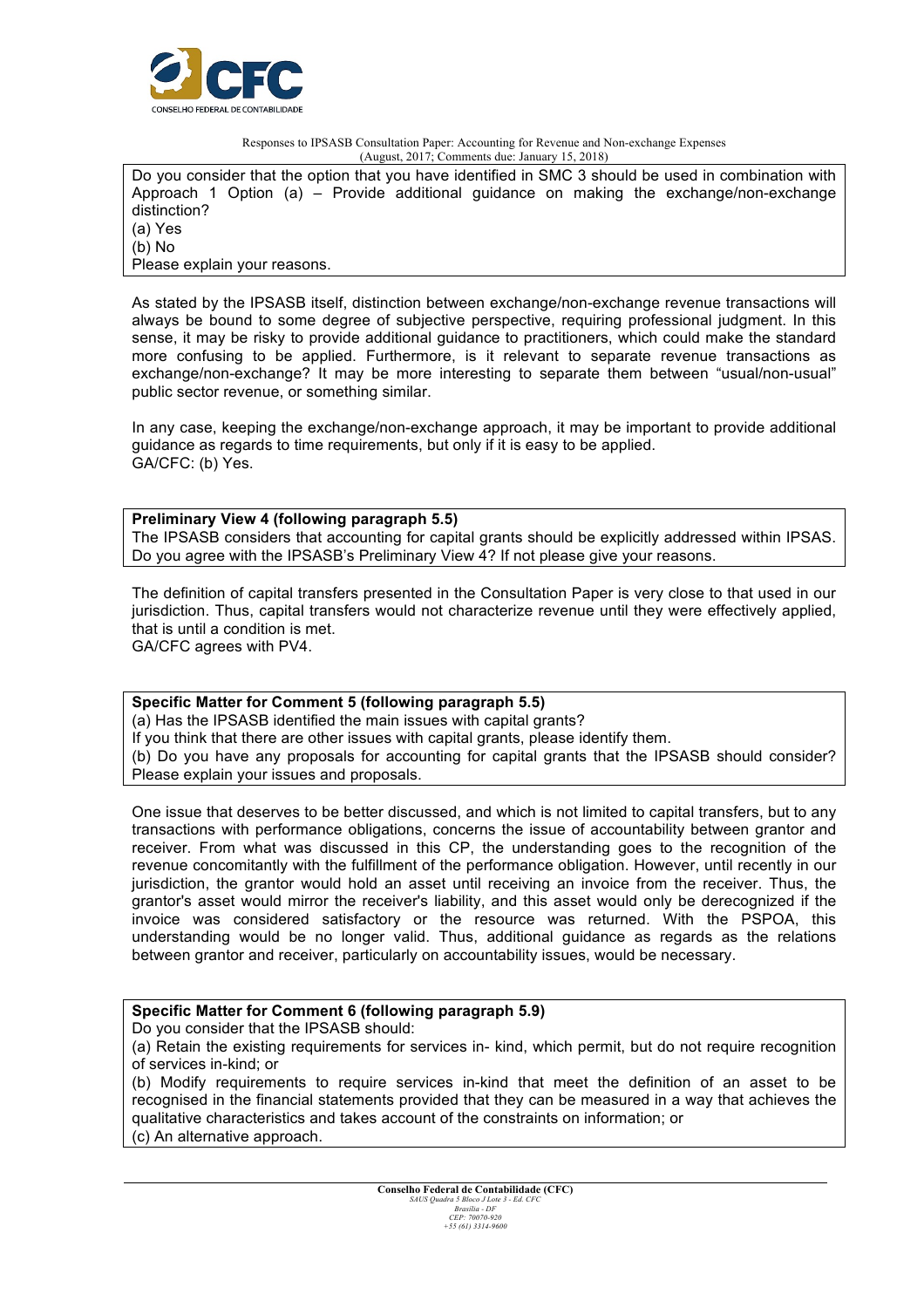

Please explain your reasons. If you favor an alternative approach please identify that approach and explain it.

Services in-kind, or services provided by individuals to the public sector without anything in exchange, are not relevant in our jurisdiction. Therefore, we understand that the recognition of these services should not be mandatory. On the other hand, we are aware that these services may be relevant in other jurisdictions. Therefore, we understand that option (a) would be more appropriate. GA/CFC: option (a).

#### **Preliminary View 5 (following paragraph 6.37)**

The IPSASB is of the view that non-exchange transactions related to universally accessible services and collective services impose no performance obligations on the resource recipient. These nonexchange transactions should therefore be accounted for under The Extended Obligating Event Approach.

Do you agree with the IPSASB's Preliminary View 5? If not, please give your reasons.

By analysing the material, non-exchange expenses, except for those covered by the Social Benefits IPSAS draft, include: (a) collective services; (b) universally accessible services; and (c) grants, contributions and other transfers. Our jurisdiction is full of examples, e.g., public education (b), and financial transfers to people below the poverty line (c). In these cases, expenditures by the public sector would not generate benefits to the public sector itself (governments), but only to society as a whole. Thus, we agree with IPSASB's PV5.

#### **Preliminary View 6 (following paragraph 6.39)**

The IPSASB is of the view that, because there is no obligating event related to non-exchange transactions for universally accessible services and collective services, resources applied for these types of non-exchange transactions should be expensed as services are delivered. Do you agree with the IPSASB's Preliminary View 6? If not, please give your reasons.

GA/CFC agrees with PV6.

## **Preliminary View 7 (following paragraph 6.42)**

The IPSASB is of the view that where grants, contributions and other transfers contain either performance obligations or stipulations they should be accounted for using the PSPOA which is the counterpart to the IPSASB's preferred approach for revenue.

Do you agree with the IPSASB's Preliminary View 7? If not, please give your reasons

In our jurisdiction, transfers may or may not be bound to an obligation (mandatory transfers are usually bound to an obligation, whilst discretionary transfers are not). Thus, when this obligation exists, a liability must be recognized and settled concomitantly with the fulfillment of the obligation. Public sector performance obligation seems to be an adequate approach to address issues like this. GA/CFC agrees with PV7.

## **Preliminary view 8 (following paragraph 7.18)**

The Board considers that at initial recognition, non-contractual receivables should be measured at face value (legislated amount) of the transaction(s) with any amount expected to be uncollectible identified as an impairment. Do you agree with the IPSASB's Preliminary View 8? If not, please give your reasons.